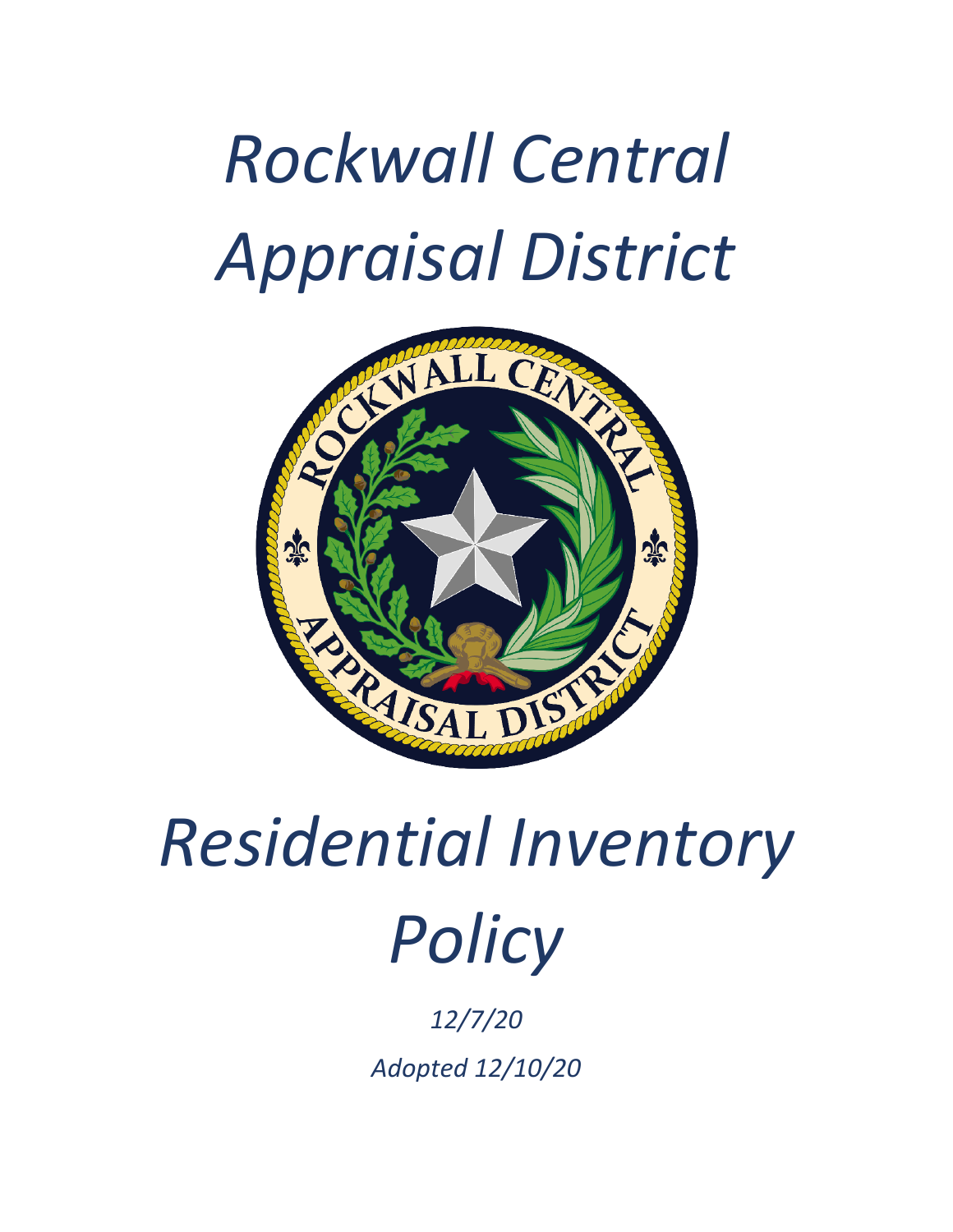## RESIDENTIAL INVENTORY POLICY

The Texas Property Tax Code defines inventory in Sec. 23.12(a); "the market value of an inventory is the price for which it would sell as a unit to a purchaser who would continue the business. An inventory shall include residential real property which has never been occupied as a residence and is held for sale in the ordinary course of a trade or business, provided that the residential real property remains unoccupied, is not leased or rented, and produces no income."

Furthermore, Sec.23.12 (b) states that, "the chief appraiser shall establish procedures for the equitable and uniform appraisal of inventory for taxation. In conjunction with the establishment of the procedures, the chief appraiser shall:

- (1) establish, publish, and adhere to one procedure for the determination of the quantity of property held in inventory without regard to the kind, nature, or character of the property comprising the inventory; and
- (2) apply the same enforcement, verification, and audit procedure, techniques, and criteria to the discovery, physical examination, or quantification of all inventories without regard to the kind, nature, or character of the property comprising the inventory.

(c) In appraising an inventory, the chief appraiser shall use the information obtained pursuant to subsection (b) of this section and shall apply generally accepted appraisal techniques in computing the market value as defined in subsection (a) of this section."

Texas Property Tax Code Sec. 22.22 states, "the chief appraiser may require a rendition statement or property report he is authorized to require by this chapter by delivering written notice that the statement or report is required to the person responsible for filing it. He shall attach to the notice a copy of the appropriate form."

Furthermore, Sec. 22.23(a) states, "Rendition statements and property reports must be delivered to the chief appraiser after January 1 and not later than April 15, except as provided by Section 22.02. (b) On written request by the property owner, the chief appraiser shall extend a deadline for filing a rendition statement or property report to May 15. The chief appraiser may further extend the deadline an addition 15 days upon good cause shown in writing by the property owner."

Rockwall Central Appraisal District requires a rendition to be filed for all property held in builder/developer inventory. Once a rendition has been filed, the residential inventory reduction will remain on the property until it is sold. Any ownership change will constitute removal of the reduction, including sales from developers to builders.

Using the income approach via discounted cash flow analysis, typical results indicate a 75% market to inventory adjustment.